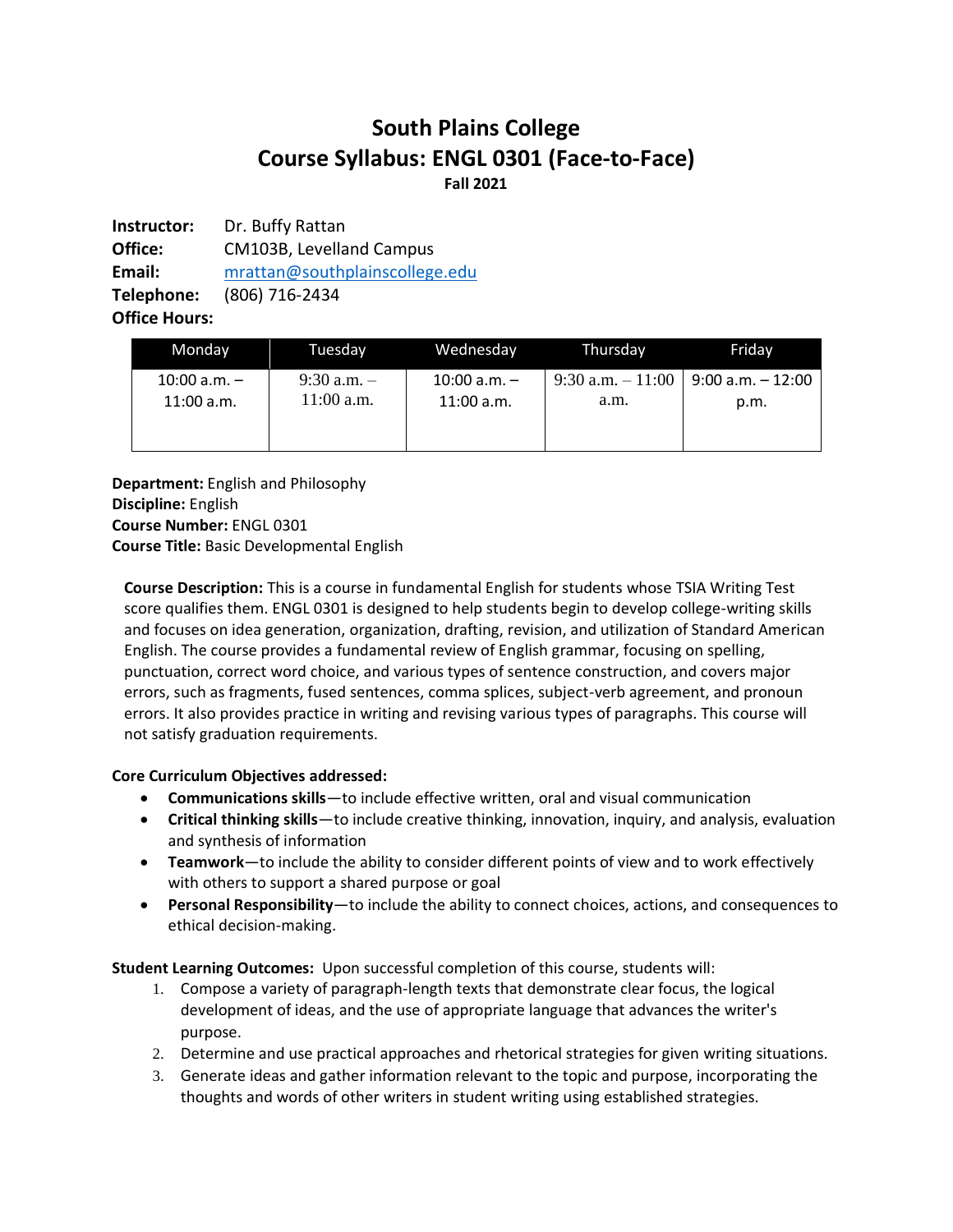- 4. Evaluate the relevance and quality of ideas and information to formulate and develop a claim.
- 5. Develop and use effective revision strategies to strengthen the writer's ability to compose college-level writing assignments.
- 6. Edit writing to conform to the conventions of Standard American English.

**Student Learning Outcomes Assessment:** A writing assignment graded by a rubric will be used to determine the extent of improvement that the students have gained during the semester.

## **Supplies:**

• Paper for notetaking, writing utensils, folder or binder to keep class notes, handouts, etc.

## **Technology Requirements:**

- 1. **SPC username and password:** email helpdesk@southplainscollege.edu or call the SPC Help Desk at 806-716-2600 for help with your username/password
- 2. **SPC student email access:**
	- o **SPC Student Email Account:** If you haven't already, you must go ahead and activate your SPC student email account. Not only will you need access to your SPC email account to receive TURNITIN digital paper submission receipts for our class, but you must use it to communicate with me.
		- Your SPC Email address is: **yourSPCusername@southplainscollege.edu** (ex. [jsmith1234@southplainscollege.edu\)](mailto:jsmith1234@southplainscollege.edu).
		- Your student email password is the same as your Blackboard password. If you need help, call the SPC Help Desk at 806-716-2600.
		- To access your SPC email account, log in to [MySPC here](https://fs.southplainscollege.edu/adfs/ls?wa=wsignin1.0&wtrealm=urn%3aportal.southplainscollege.edu%3a443&wctx=https%3a%2f%2fportal.southplainscollege.edu%2f_layouts%2f15%2fAuthenticate.aspx%3fSource%3d%252F&wreply=https%3a%2f%2fportal.southplainscollege.edu%2f_trust%2fdefault.aspx)  $\mathbf{r}$
		- You can also set up access to your SPC email account through mobile phone mail apps, such as default smartphone Mail app or the Outlook app.
		- Check with the SPC Help Desk for assistance: 806-716-2600.
- 3. **Regular access to a computer and reliable internet service:**
	- $\circ$  Open computer labs are available free to students with an SPC I.D. on all SPC campuses (Levelland, Reese, Lubbock, Plainview).
	- $\circ$  Computer or internet connection problems may occur for you at some point this semester. **Understand that it is your responsibility to find alternate computers you may use to submit your work on time***.* Find your alternate resources **now;** do not wait until you suddenly need them! Line up three friends TODAY who would be willing to loan you a laptop if yours suddenly crashes.
	- o Free WiFi is available in all SPC campus buildings, some SPC parking lots, most coffee shops, etc.
- **4. Blackboard:** grades, assignments, quizzes, videos, and many other resources for this class are accessed through the Blackboard learning management system. Use your SPC credentials to log in here: [https://southplainscollege.blackboard.com](https://southplainscollege.blackboard.com/)
- 5. **Office 365: Word and PowerPoint**: You are required to use Microsoft Word to create papers for this course. As a member of the SPC community, you have free access to Office 365. Office 365 provides free online access to Microsoft Word, Microsoft Excel, Microsoft PowerPoint, and 1TB of free online storage with Microsoft OneDrive. You can use Office 365 online or download for free and install to your PC, Mac, or mobile device.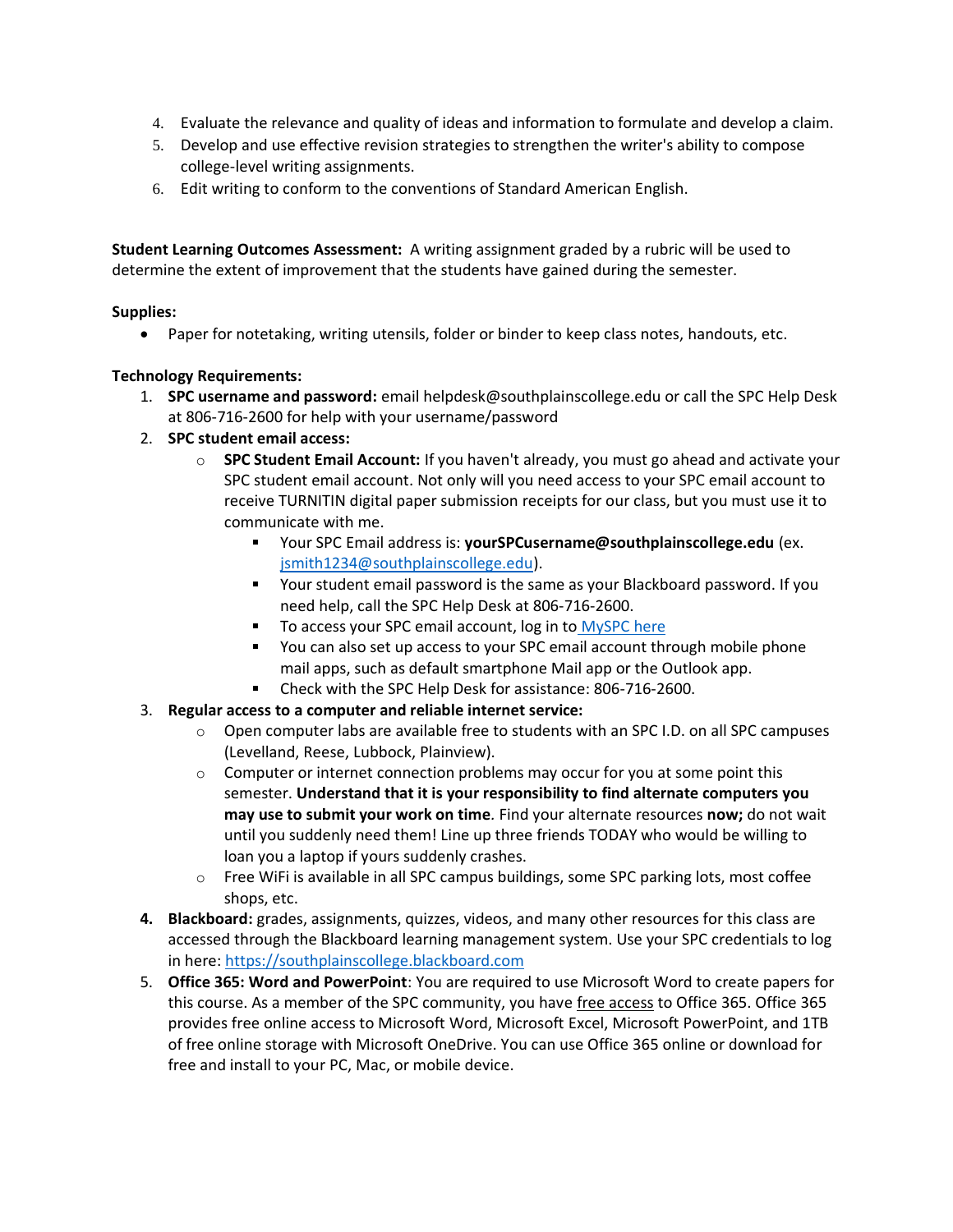- $\circ$  To access Office 365 for free as an SPC student, go to [https://www.office.com](https://www.office.com/) and sign in with the following credentials: SPCusername@southplainscollege.edu and your SPC password.
- $\circ$  You can then click the link for the individual application you want to use online, or click the install office link towards the top right to install the application to your computer.
- 6. **Adobe Reader:** Available to download free from this website: <http://www.adobe.com/products/reader.html>

**Computer Help:** need help with your computer, laptop, email address, username/password?

- [helpdesk@southplainscollege.edu](mailto:helpdesk@southplainscollege.edu)
- 806-716-2600

## **Ebook Help:**

- TexBook Information (Inclusive Access):<https://www.southplainscollege.edu/texbook.php>
- TexBook Help:<https://solve.redshelf.com/hc/en-us>
- SPC Bookstore[: tfewell@texasbook.com](mailto:tfewell@texasbook.com) or [agamble@texasbook.com](mailto:agamble@texasbook.com)

## **Textbook:**

## **TexBook Program:** *This course is in the SPC TexBook program, so you do not need to purchase a textbook or access code for this course.*

- **What is TexBook?** The required textbook/digital content for this course is available to you in Blackboard from the first day of class. The fee for the textbook/digital content is the lowest price available from the publisher and bookstore and is included in your tuition/fee payment.
- **How do I access my TexBook?** Your course material is in your Blackboard course from the first day of class. Access to your course material is provided either by RedShelf or other links inside your Blackboard course. RedShelf (and many publisher's) ebook features include the ability to hear the text read aloud, highlight, take notes, create flash cards, see word definitions, build study guides, print select pages, and download up to 20% of the book for offline access.
- **Help with TexBook issues and support:** check with your professor and/or contact <https://solve.redshelf.com/hc/en-us/requests/new>
- **Opting out of TexBook:** Participating in TexBook is not mandatory, and you can choose to opt-out. However, by opting-out you will lose access to the course *[textbook/digital content]* and competitive pricing, and you will need to purchase the required course material on your own. If you drop the class or opt-out before the opt-out deadline, the TexBook charge will be automatically refunded to your SPC account. The opt-out deadline for Fall and Spring is the twelfth class day. The opt-out deadline for shorter terms varies between the second and third class day.

## **Tutoring:**

- **SPC Tutors**
	- $\circ$  Tutoring is FREE for all currently enrolled students. Make an appointment or drop-in for help at any SPC location or online! Visit the link below to learn more about how to book an appointment, view the tutoring schedule, get to know the tutors, and view tutoring locations.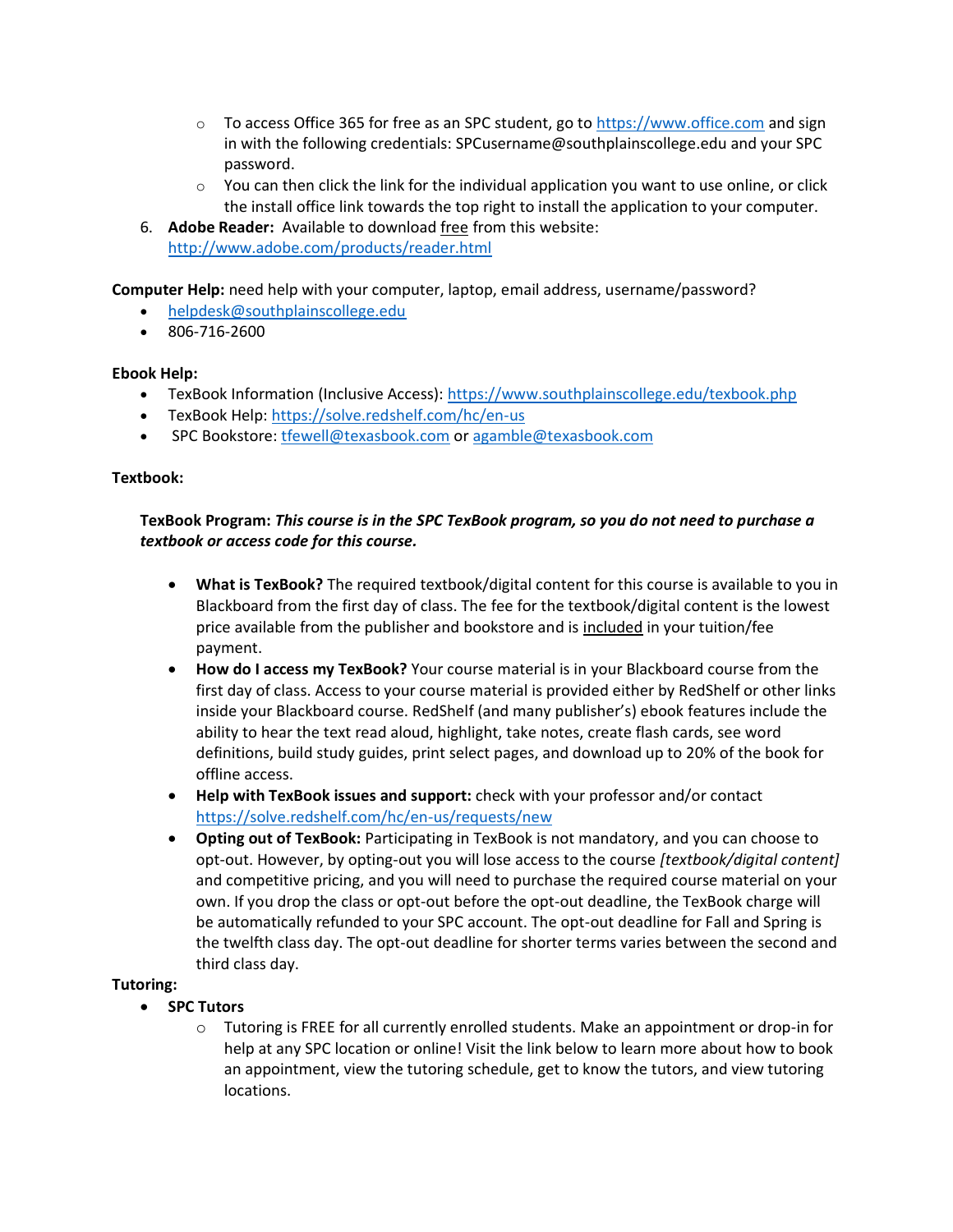o [http://www.southplainscollege.edu/exploreprograms/artsandsciences/teacheredtutori](http://www.southplainscollege.edu/exploreprograms/artsandsciences/teacheredtutoring.php) [ng.php](http://www.southplainscollege.edu/exploreprograms/artsandsciences/teacheredtutoring.php)

## • **Tutor.com**

- o You also have 180 FREE minutes of tutoring with tutor.com each week, and your hours reset every Monday morning. Log into Blackboard, click on the tutor.com link on the left-hand tool bar, and grab a session with a tutor. You can access tutor.com tutors during the following times:
	- Monday Thursday: 8pm-8am
	- 6pm Friday 8am Monday morning

## **Grading policy**

| <b>Grade Calculation</b> |                                                |
|--------------------------|------------------------------------------------|
| Paragraph 1              | 20%                                            |
| Revision of              | 5%                                             |
| Paragraph 1              |                                                |
| Paragraph 2              | 20%                                            |
| Revision of              | 5%                                             |
| Paragraph 2              |                                                |
| Paragraph 3              | 20%                                            |
| Quizzes/Online           | 20% (2 lowest homework grades will be dropped) |
| Homework                 |                                                |
| <b>Final Exam</b>        | 10%                                            |

**It is up to you to monitor your average and course progress.** If at any time you feel that you need to discuss your course progress with me, it is your responsibility to contact me to meet. You can find your current average via the 'My Grades' link in Blackboard.

## **Attendance Policy:**

- Students are expected to attend all classes in order to be successful in a course. The student may be administratively withdrawn from the course after exceeding 4 absences.
- If you accumulate excessive absences after the last day to drop (December 2, 2021), you will receive an F for the course.
- On the other hand, if you miss class only twice in the semester (not counting documented absences for COVID) and tardiness has not been a problem, or if you have an A average in the course, you may be exempted from the final exam.
- If your average is below a 60% at the end of the semester you will be required to take the final exam regardless of your attendance record.
- **COVID-19 Exposure:** If you have symptoms of COVID-19 or someone in your household has contracted COVID-19, you should remain off campus. Contact your instructor and Health Services, DeEtte Edens, BSN, RN for more information. If you are tested positive, please contact Health Services, DeEtte Edens, BSN, RN at 806-716-2376 or [dedens@southplainscollege.eduf](mailto:dedens@southplainscollege.edu)or quarantine guidance.
- If you test positive for Covid-19, you will not be penalized for absences as long as you've submitted appropriate documentation. However, you will still need to turn in all assignments in a responsible manner and keep up with the rest of the class.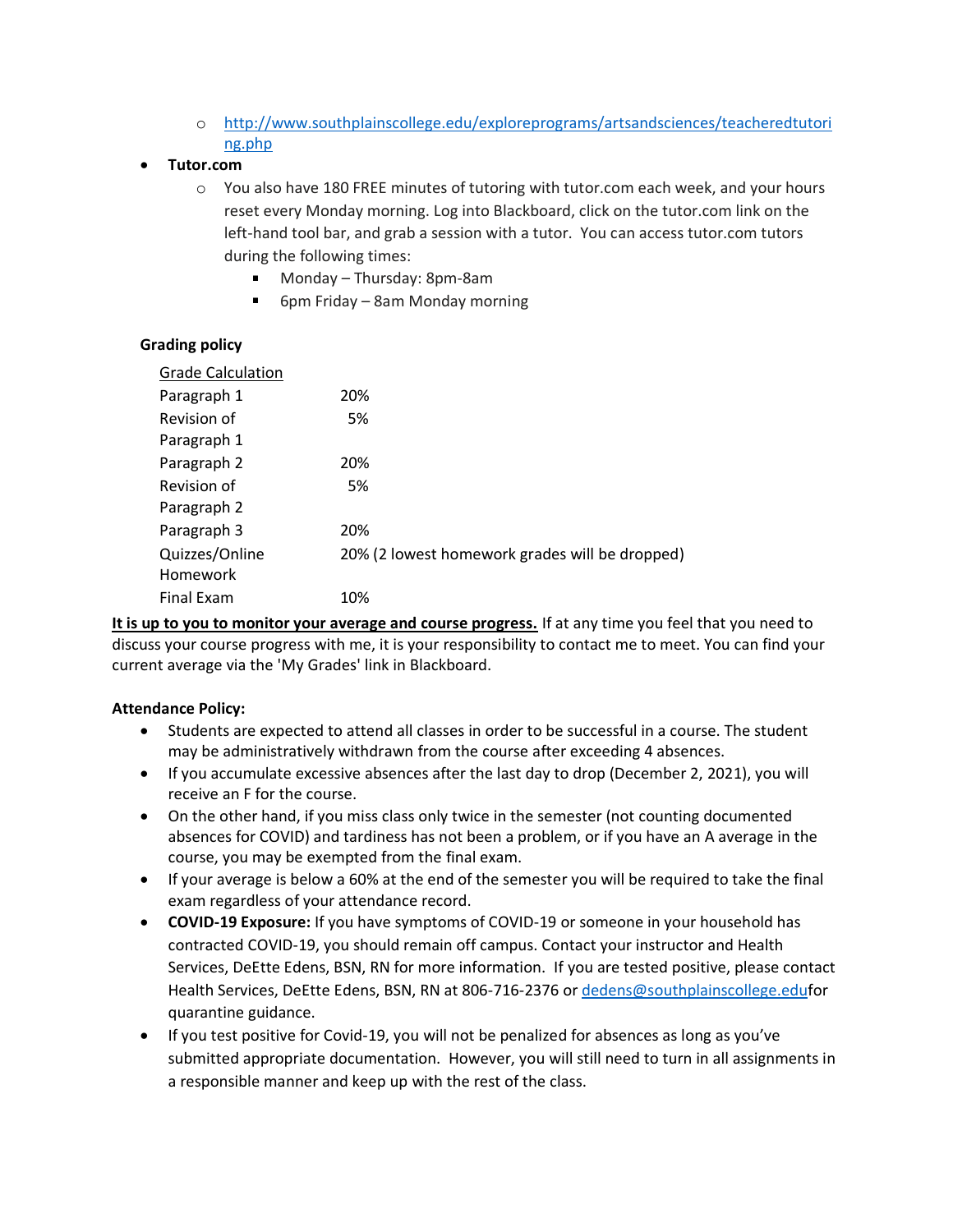- Please notify me when you are going to be out of town for a school sponsored event. I will let you work ahead so that you don't miss any deadlines. However, please know that no exceptions will be made to the late assignment policy.
- Because we will create and revise paragraphs during class time, you must attend consistently and punctually and participate fully to be successful.

**Dropping our class:** Before you withdraw from our class, please contact me or talk to your advisor. There may be a way for you to get back on track.

- Check the SPC Academic Calendar here to find out the last day to drop a course for this semester:<http://www.southplainscollege.edu/academiccalendar/index.php>
- To drop this class, fill out and submit this form online: [https://forms.office.com/Pages/ResponsePage.aspx?id=ZrGRbWrP6UWeIqAmJdCCqVjM](https://forms.office.com/Pages/ResponsePage.aspx?id=ZrGRbWrP6UWeIqAmJdCCqVjMnZs6h15Nrs0pqCo_sElUODExTUFXS0JOODhJOTlYM0NEV1kzRk9GMSQlQCN0PWcu) [nZs6h15Nrs0pqCo\\_sElUODExTUFXS0JOODhJOTlYM0NEV1kzRk9GMSQlQCN0PWcu](https://forms.office.com/Pages/ResponsePage.aspx?id=ZrGRbWrP6UWeIqAmJdCCqVjMnZs6h15Nrs0pqCo_sElUODExTUFXS0JOODhJOTlYM0NEV1kzRk9GMSQlQCN0PWcu)
- You are not required to obtain an instructor signature to drop. There will be no charge for drops for the fall or spring semesters.

**In Class Writing:** All paragraphs are created and typed/handwritten during class time and in the classroom. Typically, three class periods are provided for writing/revising one paragraph, with guided instruction and one-on-one feedback from me on each step. Due dates can be found on the course calendar, and specific assignment details will be provided in class. **I reserve the right to require a student to rewrite a paper if I suspect that cheating or plagiarism has occurred.**

**Plagiarism and Cheating:** Students are expected to do their own work on all projects, quizzes, assignments, and papers. Failure to comply with this policy will result in an F for the assignment and can result in an F for the course if circumstances warrant.

Plagiarism violations include, but are not limited to, the following:

- 1. Turning in a paper that has been purchased, borrowed, or downloaded from another student, an online term paper site, or a mail order term paper mill;
- 2. Cutting and pasting together information from books, articles, other papers, or online sites without providing proper documentation;
- 3. Using direct quotations (three or more words) from a source without showing them to be direct quotations and citing them; or
- 4. Missing in-text citations.

Cheating violations include, but are not limited to, the following:

- 1. Obtaining an examination by stealing or collusion;
- 2. Discovering the content of an examination before it is given;
- 3. Using an unauthorized source of information (notes, textbook, text messaging, internet) during an examination, quiz, or homework assignment;
- 4. Entering an office or building to obtain unfair advantage;
- 5. Taking an examination for another;
- 6. Altering grade records;
- 7. Copying another's work during an examination or on a homework assignment;
- 8. Rewriting another student's work in Peer Editing so that the writing is no longer the original student's;